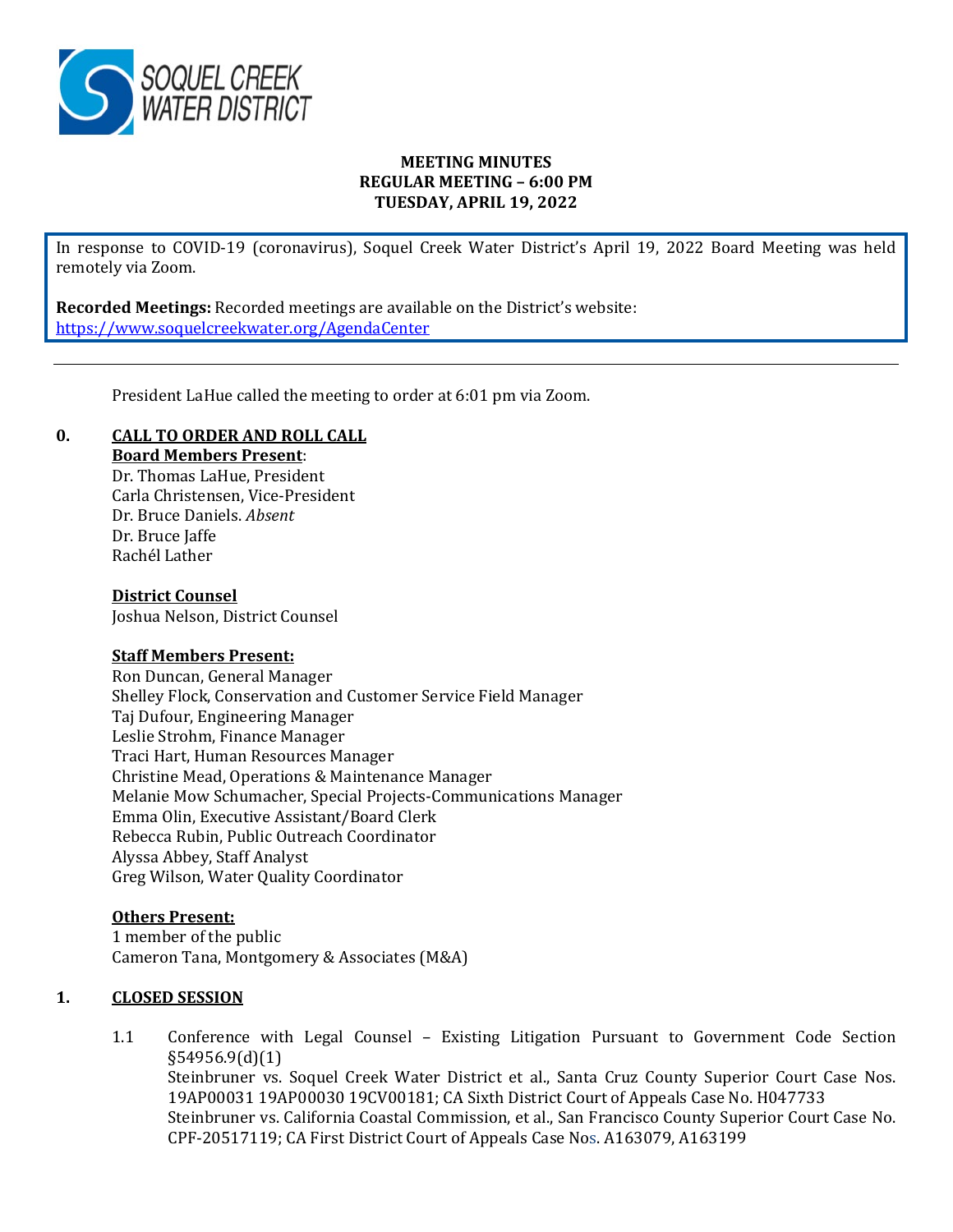Board of Directors April 19, 2022 Page 2 of 6

> Steinbruner vs. Soquel Creek Water District et al., Santa Cruz County Superior Court Case No. 21CV00537 Steinbruner v. Soquel Creek Water District, et al. Santa Cruz County Superior Court Case No. 21CV01517 Steinbruner v. Soquel Creek Water District, et al. Santa Cruz County Superior Court Case No. 21CV02699

1.2 Conference with Legal Counsel – Anticipated Litigation Significant exposure to litigation pursuant to paragraph (2) or (3) of subdivision (d) of Section 54956.9: 1 case

At 6:01 pm, President LaHue announced that the Board will meet in closed session to discuss Items 1.1 and 1.2.

## **CONVENE TO CLOSED SESSION – 6:01 pm**

#### **RETURN TO OPEN SESSION – 6:20 pm**

President LaHue adjourned the closed session and returned to open session at 6:20 pm.

President LaHue reported that the Board discussed Items 1.1 and 1.2 in closed session. No reportable action was taken.

#### **2. PUBLIC HEARING** *– None*

## **3. BOARD MEMBERS' OPPORTUNITY TO REMOVE ITEMS FROM CONSENT AGENDA**

None removed.

## **4. CONSENT AGENDA**

MOTION: Vice-President Christensen; Second: Director Lather; To approve Consent Agenda Items 4.1, 4.2, 4.3, 4.4, 4.5, 4.6, 4.7, 4.8, 4.9, 4.10, 4.11, 4.12, 4.13, 4.14, 4.15, 4.16, 4.17, and 4.18. Motion passed by unanimous roll call vote. Director Daniels absent.

- 4.1 Approval of Minutes<br>4.1.1 February 15. 4.1.1 February 15, 2022 – Regular Meeting Minutes<br>4.1.2 March 15. 2022 – Regular Meeting Minutes 4.1.2 March 15, 2022 – Regular Meeting Minutes *Action: Approved*
- 4.2 Extend Resolution 21-21 and Re-Authorize Virtual Public Meetings in Accordance with AB 361 *Action: Approved*
- 4.3 Board Planning Calendar *Action: Approved*
- 4.4 Special Board Assignments Status Report *Action: Approved*
- 4.5 Production Reports *Action: Approved*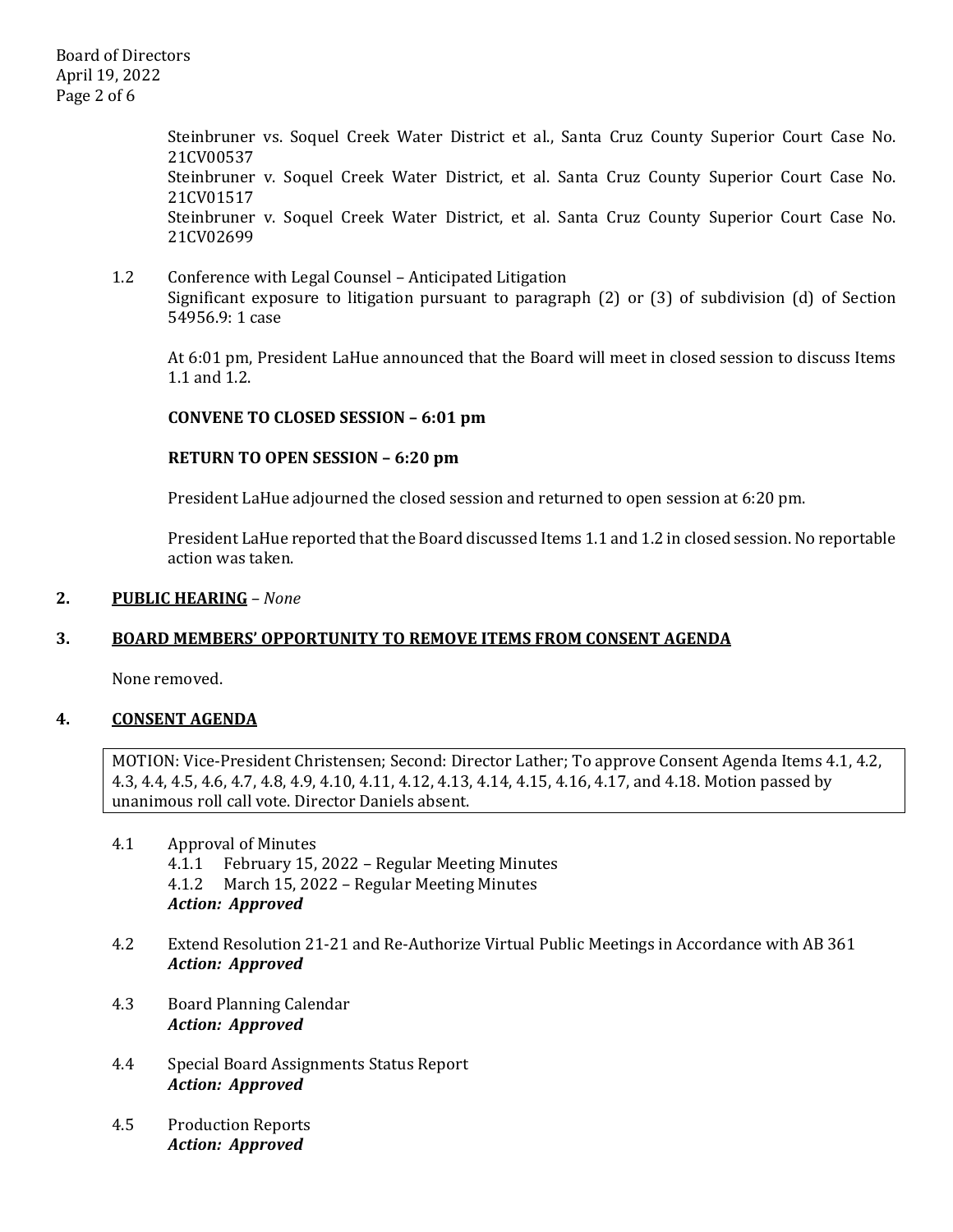# 4.6 Management Update *Action: Approved*

- 4.7 Finance Status Report *Action: Approved*
- 4.8 Public Outreach Committee Meeting Summary *Action: Approved*
- 4.9 Water Resources Management & Infrastructure Committee Meeting Summary *Action: Approved*
- 4.10 Informational Annual System Water Production Status Report, 2021 *Action: Approved*
- 4.11 District Site Aesthetics *Action: Approved*
- 4.12 Pure Water Soquel Seawater Intrusion and Prevention (SWIP) Well Equipping Project, CWO 20-3000, Adopt Plans and Specifications, Call for Bids and Adopt Findings of Project Substantially Complex *Action: Approved*
- 4.13 Authorize Allocation from Operating Contingency Reserves (OCR) for Emergency Repairs to San Andreas Well and Ratify the General Manager's Decision to Depart from Purchasing Policy *Action: Approved*
- 4.14 Approve Board Member Attendance at the Association of California Water Agencies (ACWA) Spring Conference *Action: Approved*
- 4.15 Reinstate the May 3, 2022 Board Meeting and Conduct from 5:00-7:00 pm *Action: Approved*
- 4.16 Draft Letter Response to LAFCO Regarding Extraterritorial Service Agreement *Action: Approved*

President LaHue noted a typo (the date should be 2024 – not 2004).

- 4.17 Approve State Legislative Assistance/Water Resource Related Management Assistance with The Gualco Group *Action: Approved*
- 4.18 Adopt Resolution No. 22-10, Opposition to Initiative #21-0042A1 to Limit Ability of Voters and State and Local Governments to Raise Revenues for Governmental Services *Action: Approved*

# **5. ORAL AND WRITTEN COMMUNICATIONS** *(items not on the Agenda)*

Written communications addressed to the Board are available on the District's website: <https://www.soquelcreekwater.org/AgendaCenter>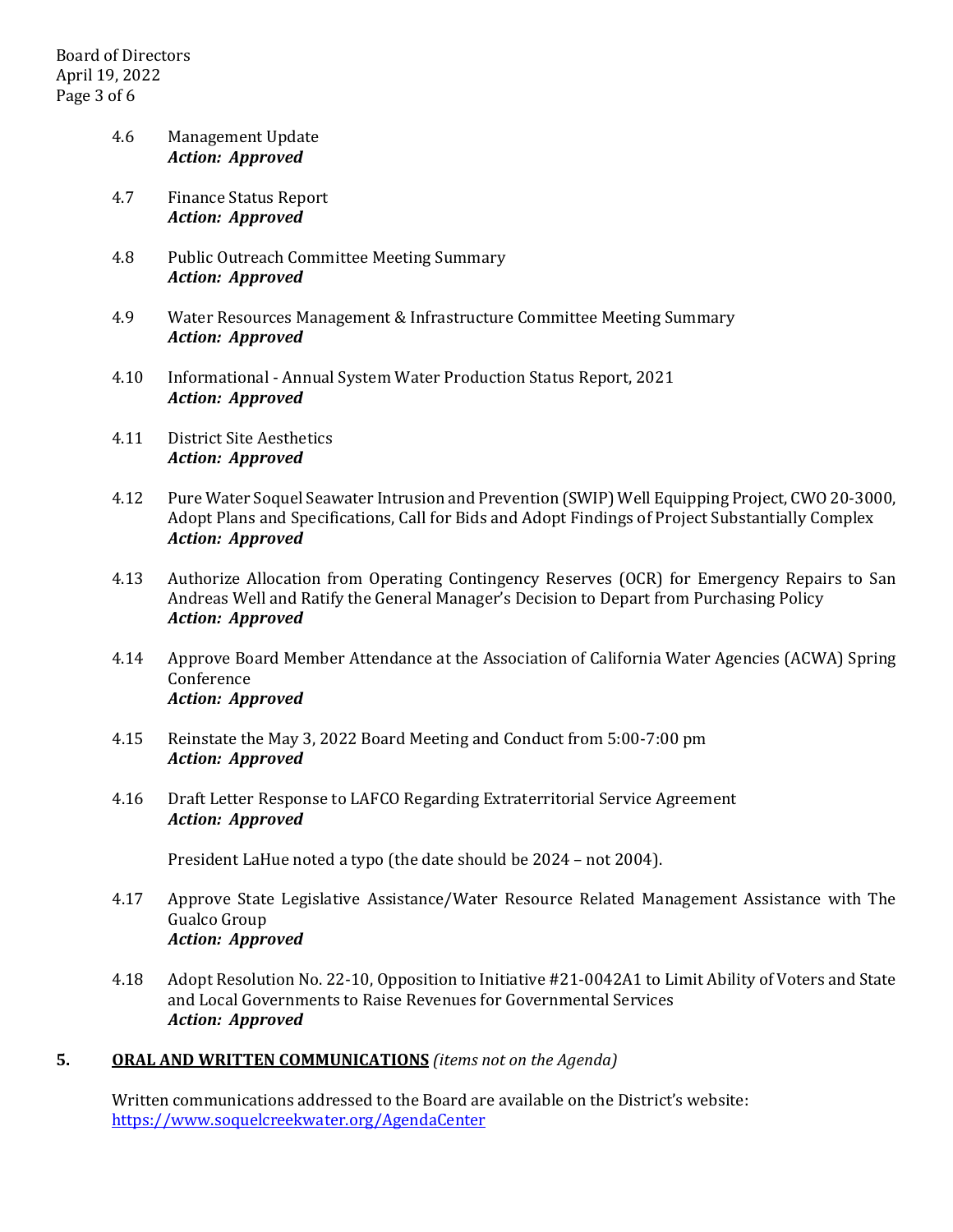Board of Directors April 19, 2022 Page 4 of 6

> Director Lather stated that she participated in the California Water Environment Association (CWEA) annual conference, and she attended a presentation by Melanie Mow Schumacher on the Pure Water Soquel (PWS) Project. She stated that she is proud of the District and the PWS Project.

President LaHue expressed appreciation for the recent rainfall.

# **6. REPORTS**

6.1 District Counsel – Oral Report

District Counsel Nelson provided an update on the following:<br>• The change in the federal mask mandate does not affect

• The change in the federal mask mandate does not affect California's declaration of emergency, which allows the Board to meet virtually due to COVID-19.

## **7. ADMINISTRATIVE BUSINESS**

- 7.1 Conditional and Unconditional Will Serve Letters *None*
- 7.2 Strategic Plan Update Consider Approval of Revisions to the District's Mission Statement, Values, and Primary Organizational Goals and Provide Direction for Updating the District's Strategies to Meet Our Primary Goals

Mr. Duncan explained that this item is presented for the Board to consider approving revisions to the District's Mission Statement, Values, and Primary Organizational Goals, as part of the Strategic Plan Update. The proposed revisions are based on the information collected from an environmental scan, external and internal input, and the Board's feedback provided at the April 2, 2022 Board Workshop. Mr. Duncan stated that although updating the District's Strategies to Meet Our Primary Goals is recognized as a staff effort, Board direction and input on the proposed approach is requested.

Board discussion ensued. There was consensus among the Board to approve the proposed revisions, with the following minor modifications:

- Values Community, Relationships & Collaboration: Modify question to be, "Does the decision/action promote collaboration and enhance relationships with others?"
- Goals Water Resource Management and Sustainability: Replace "holistic" with "long-term."
- Goals Engagement and Trust: Remove language "excellent."

The Board directed staff to proceed with updating the District's Strategies to Meet Our Primary Goals at the staff-level and present the revisions for review at a future Board Meeting.

MOTION: Director Jaffe; Second: Director Lather; To approve the proposed revisions, with the minor modifications identified, to the District's Mission Statement, Values, and Primary Goals. Motion passed by unanimous roll call vote. Director Daniels absent.

7.3 Presentation on the Santa Cruz Mid-County Basin Water Year 2021 Annual Report and 2022-2023 Water Shortage Stage Evaluation and Declaration

Ms. Abbey reviewed the current state of the curtailment trigger conditions (i.e. rainfall totals and groundwater conditions). She requested that the Board consider declaring a water shortage stage (that will be effective for the for the remainder of 2022 and the beginning of 2023), based on the information presented.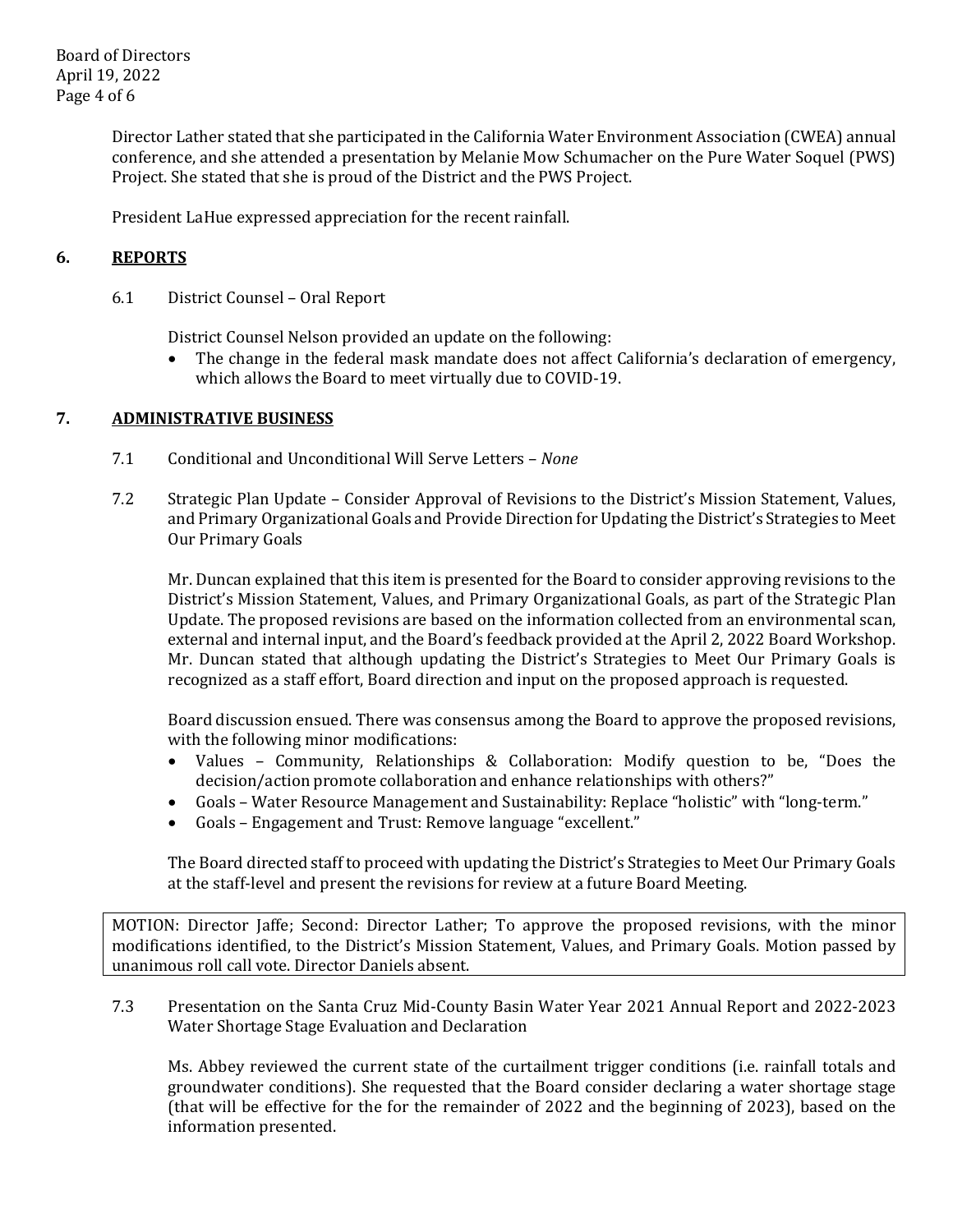Ms. Abbey introduced the District's hydrogeology consultant, Mr. Cameron Tana of Montgomery & Associates (M&A), who presented the Santa Cruz Mid-County (SCMC) Basin Water Year 2021 Annual Report. Mr. Tana's presentation provides supporting information for this item on groundwater conditions and is available on the District's website: <https://www.soquelcreekwater.org/AgendaCenter>

Ms. Abbey stated that the rainfall and groundwater-based triggers indicate a Stage 3 water shortage emergency (with an associated 25% curtailment target). Staff recommends the Board continue under the current Stage 3 Declaration (with no emergency rates).

Board discussion ensued, and staff and Mr. Tana responded to a variety of questions.

Directors expressed support for staff's recommendation.

MOTION: Vice-President Christensen; Second: Director Lather; To continue the Stage 3 Water Shortage Emergency with no Emergency Rates under Resolution 19-08. Motion passed by unanimous roll call vote. Director Daniels absent.

7.4 2021 Consumer Confidence/Water Quality Report

Ms. Mead introduced Mr. Wilson, the District's Water Quality Program Coordinator.

Mr. Wilson reviewed the draft 2021 Consumer Confidence/Water Quality Report. He reported that the District's water met all established drinking water health standards set by the U.S. Environmental Protection Agency (USEPA) and the State Water Resources Control Board (SWRCB).

In response to a question posed by Director Jaffe, Mr. Wilson confirmed that the language, "Discharge from steel and pulp mills and chrome plating; erosion of natural deposits," for the typical sources of Chromium is standard language required by the State.

Vice-President Christensen noted that the trihalomethanes and haloacetic acids are lower in 2021 than in 2020. Mr. Wilson confirmed that this decrease is likely because the water purchase/transfer with the City of Santa Cruz was not active.

Directors thanked Mr. Wilson for the informative report.

7.5 Retirement Resolution In Appreciation of Christine Mead – 15 Years of Service to the District

Ms. Hart stated that Christine Mead, Operations and Maintenance Manager, will retire at the end of April after 15 years of service to the District.

President LaHue read aloud Resolution 22-11, honoring Christine Mead.

Directors expressed appreciation for Ms. Mead's hard work and dedication.

MOTION: Vice-President Christensen; Second: Director Jaffe; To adopt Resolution No. 22-11 in appreciation of Christine Mead, Operations and Maintenance Manager. Motion passed by unanimous roll call vote. Director Daniels absent.

## **8. ADJOURNMENT**

President LaHue adjourned the meeting at 7:58 pm.